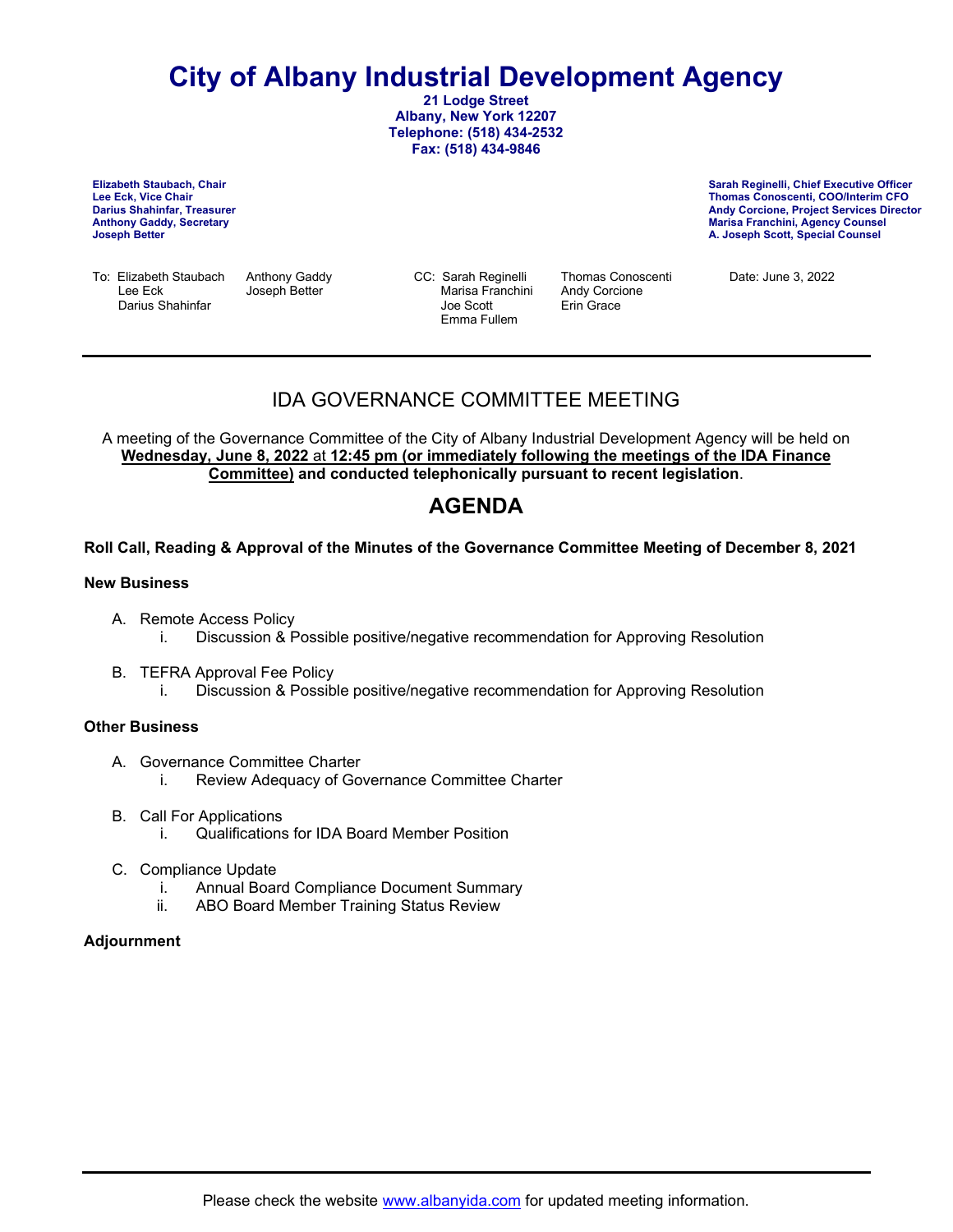# **City of Albany Industrial Development Agency**

**21 Lodge Street Albany, NY 12207 Telephone: (518) 434-2532 Fax: (518) 434-9846**

**Susan Pedo,** *Chair* **Sarah Reginelli,** *Chief Executive Officer* **Lee Eck***, Vice Chair* **Thomas Conoscenti,** *Chief Operating Officer* **Darius Shahinfar,** *Treasurer* **Andy Corcione,** *Project Services Director* **Anthony Gaddy,** *Secretary* **Marisa Franchini,** *Agency Counsel* **Robert Schofield A. Joseph Scott,** *Special Counsel*

#### **IDA MINUTES OF GOVERNANCE COMMITTEE MEETING** Wednesday, December 8, 2021

Attending: Susan Pedo, Darius Shahinfar, Lee Eck, Anthony Gaddy and Robert Schofield Absent: None Also Present: Sarah Reginelli, Andy Corcione, Thomas Conoscenti, Joe Scott, Renee McFarlin, Erin Grace, Emma Fullem, Jesse McCaughey, Mike Bohne, Ashley Mohl, Joe Scott Public Present: None

Chairperson Susan Pedo called the Governance Committee Meeting of the IDA to order at 1:59 p.m.

### **Roll Call, Reading and Approval of Minutes of the September 16, 2020 Governance Committee**

Since the minutes of the September 16, 2020 Governance Committee meeting had been distributed to members in advance for review, Susan Pedo requested to dispense with their reading and for a motion to approve the minutes as presented. A motion to accept the minutes was made by Darius Shahinfar, and seconded by Robert Schofield. A vote being taken, the minutes were accepted unanimously.

Anthony Gaddy joined the meeting at 2:03 p.m.

### **New Business**

Annual Review of PAAA Requirements

Staff reviewed the following with the Committee, which had been previously distributed: *Code of Ethics Policy, Compensation Policy, Whistle Blower Policy, Travel Policy, Real Property Acquisition Policy, Real Property Disposition Policy,* and the *Indemnification of Officers/Trustees Policy.* Staff explained that it is best practice for the Committee to review these policies annually and noted that there are no proposed changes to the policies which are posted on the Agency website. A discussion of the policies was had, and no amendments were proposed by the Committee.

### Annual Review of Agency Policies

Staff reviewed the following Agency Policies with the Committee, which had been previously distributed: *Agency Mission Statement and Bylaws, Equal Employment Opportunities, Conflicts of Interest Policy, Investment and Procurement Policies, Monitoring & Enforcement Policy and Recapture of Project Benefits Policy.* Staff explained that it is best practice for the Committee to review these policies annually. Staff highlighted the Conflicts of Interest Policy, noting its continued importance and relevancy and noted that both staff and Agency counsel can be contacted with any questions on what may constitute a conflict of interest. A discussion of the policies was had, and no amendments were proposed by the Committee.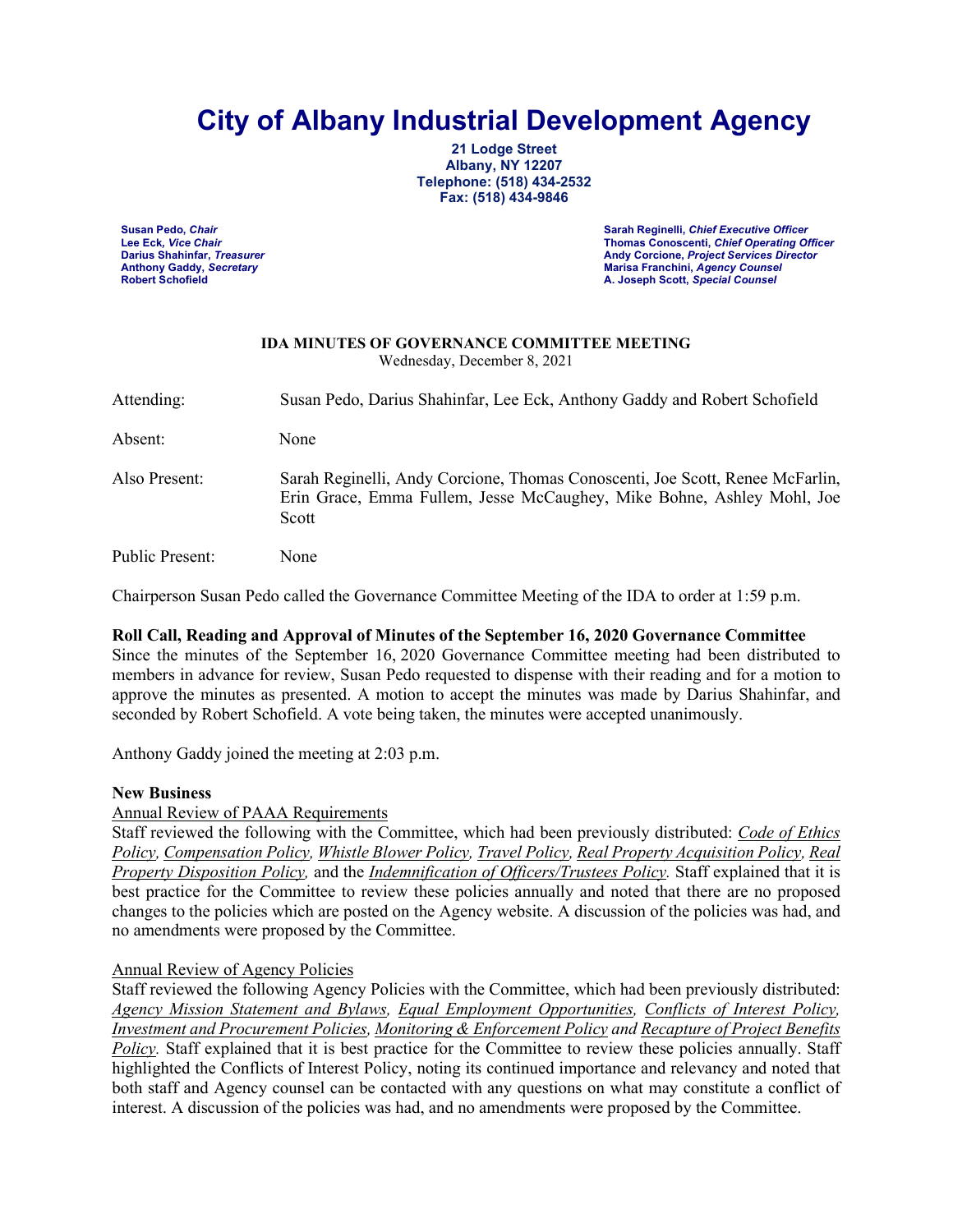### Governance Committee Charter

Staff noted it is best practice to review the adequacy of the Governance Committee Charter annually. A discussion of the charter was had, and no amendments were proposed by the Committee.

### Governance Committee Self Evaluation

Staff reviewed the *Governance Committee 2020 Self Evaluation* with the Committee. The annual review is considered best practice and completed by the Committee annually. Staff explained that the Self Evaluation highlights and reviews the performance of the Committee over the past year and noted the Committee is meeting all compliance regulations.

### Committee Appointment Nominations

Chair Susan Pedo inquired whether any current members have a desire to join and/or change Committee membership assignments. Hearing none, Chair Pedo noted that newly confirmed Board members will be contacted about Committee participation to ensure adequate representation. Staff noted that a list of the current committee membership was previously distributed and all committees are currently in compliance with respect to the required number of members per that committee's charter.

### Annual Board Compliance Documents

Staff notified the Committee that the full IDA Board will receive the following documents shortly after the conclusion of the meeting, in compliance with annual reporting requirements: *Confidential Board Evaluation Forms*; *Conflict of Interest Forms*; *Acknowledgement of Fiduciary Duty Form* and *Financial Disclosures.*

There being no further business, Chair Pedo called for a motion to adjourn the meeting. The motion was made by Darius Shahinfar and seconded by Robert Schofield. The meeting was adjourned at 2:05 p.m.

Respectfully submitted,

Anthony Gaddy, Assistant Secretary

 $\overline{\phantom{a}}$  , where  $\overline{\phantom{a}}$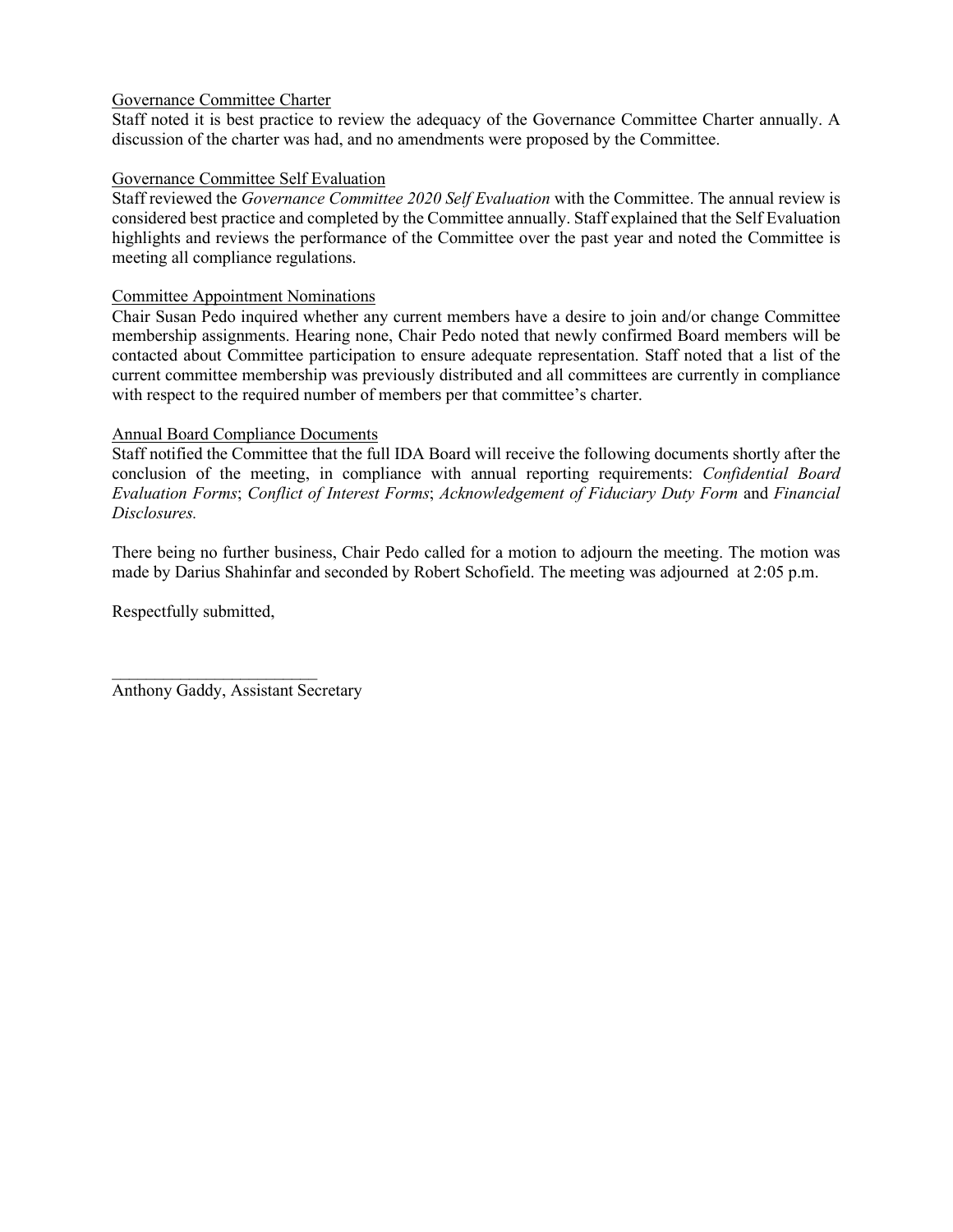### DRAFT FOR DISCUSSION PURPOSES ONLY DATED: JUNE 1, 2022

### AGENCY MEETING POLICY

SECTION 1. PURPOSE AND SCOPE. Article 7 of the Public Officers Law (the "Open Meetings Law") contains various provisions providing that, among other things, every meeting of a public body shall be open to the general public (the "Open Meetings"). Section 103-a of the Open Meetings Law (the "Remote Access Law") further provides that a public body may use videoconferencing to conduct an Open Meeting in certain limited circumstances to be outlined and governed by written procedures. The purpose of this Policy is to set forth procedures to implement the Remote Access Law as it applies to Open Meetings conducted by City of Albany Industrial Development Agency (the "Agency").

SECTION 2. DEFINITIONS. All words and terms used herein and not defined in the Open Meetings Law and the Remote Access Law shall have the meanings assigned to them in the Article 18-A of the General Municipal Law of the State of New York (the "Act"), unless otherwise defined herein or unless the context or use indicates another meaning or intent. The following words and terms used herein shall have the respective meanings set forth below, unless the context or use indicates another meaning or intent:

"Immediate Family Member" shall mean a spouse, parent, sibling, child, domestic partner, or individual for whom the member is the designated guardian.

"In-Person Meeting" shall mean any Open Meeting of the Agency which is not a Remote Access Meeting.

"Meeting Notice" shall mean the public notice required to be published by the Agency regarding any Open Meeting pursuant to Section 104 of the Open Meetings Law and Section 103-a(2)(f) of the Remote Access Law.

"Non-Public Location" shall mean any remote location from which a member of the Agency participates in a meeting that is (a) not open to the public; and (b) not required to be disclosed in the Meeting Notice.

"Open Meetings Law" shall mean the open meetings law, being Article 7 of the Public Officers Law.

"Public Location" shall mean (a) the Offices of the Agency located at 21 Lodge Street, Albany, New York; or (b) any other physical location that is (1) open to the general public, and (2) identified on the Meeting Notice.

"Remote Access Law" shall mean Section 103-a of the Open Meetings Law.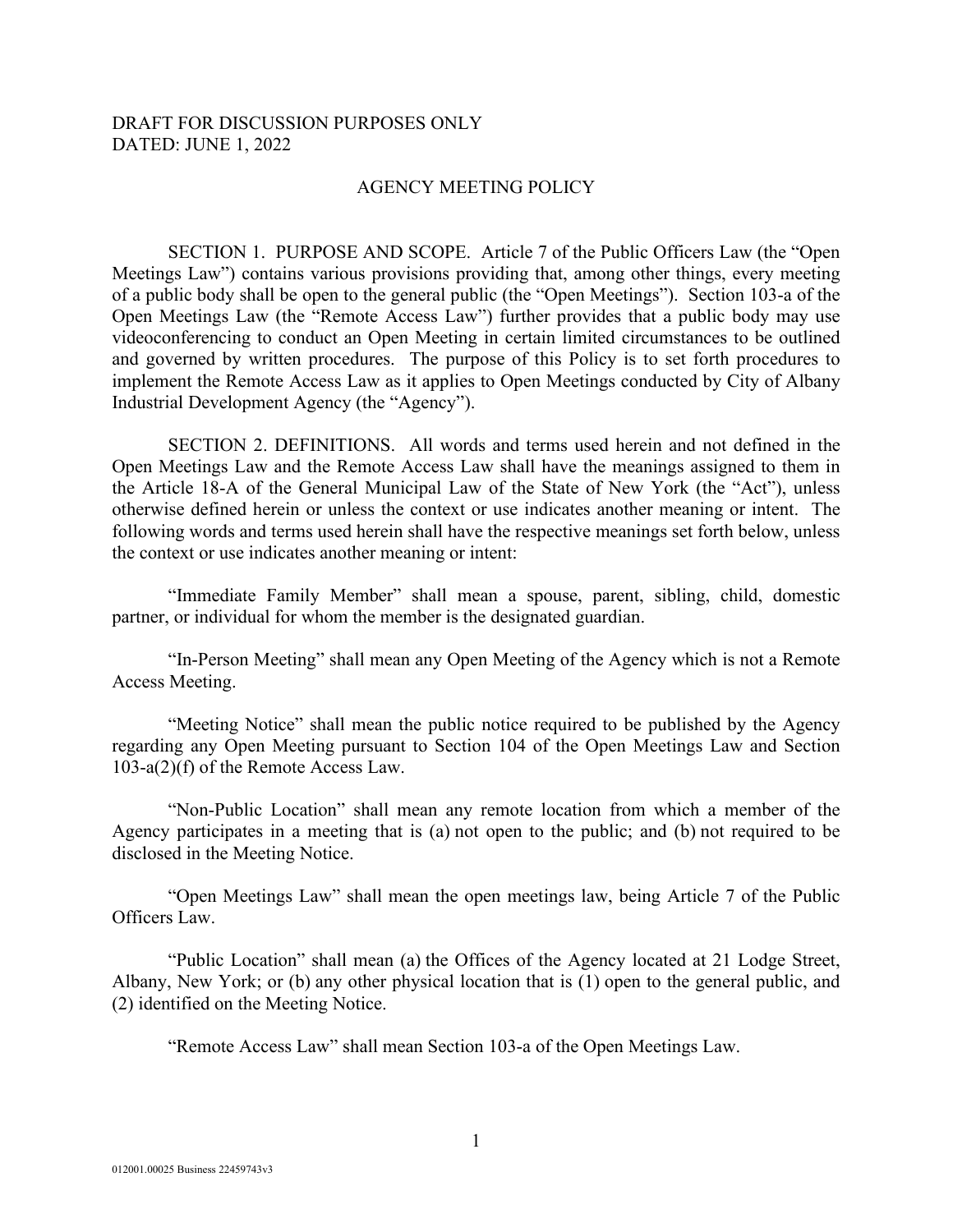"Remote Access Meeting" shall mean any Open Meeting of the Agency where a member of the Agency participates in the Open Meeting using videoconferencing from a Non-Public Location.

"Remote Connection" shall mean the process of connecting multiple Public Locations using videoconferencing.

"Sponsoring Municipality" shall mean the City of Albany, the municipality for whose benefit the Agency was created.

SECTION 3. GENERAL RULE. (A) All meetings of the Agency, including public hearings held by the Agency, will be Open Meetings.

(B) Members of the Agency shall be physically present at the Public Location(s) identified in the Meeting Notice unless such member is unable to be physically present due to extraordinary circumstances as identified in Section 4 of this Policy.

(C) A majority of the whole number of the members of the Agency shall be physically present at the Public Location(s) identified in the Meeting Notice to establish a quorum. The Agency must satisfy this quorum requirement whether it conducts an In-Person Meeting or a Remote Access Meeting.

(D) Members of the public shall be permitted to attend, listen and observe all Open Meetings at the Physical Location(s) identified in the Meeting Notice unless the in-person participation requirement is suspended pursuant to Section 103-a(3) of the Remote Access Law.

(E) If the Agency conducts a Remote Access Meeting pursuant to this Policy, except in the case of executive sessions, members of the public shall be permitted to attend and observe the meeting using a videoconferencing service which permits the public to see, hear and identify the members of the Agency attending said meeting.

(F) If the Agency conducts a Remote Access Meeting pursuant to this Policy, the Agency shall use the videoconferencing technology to permit access by members of the public with disabilities consistent with the 1990 Americans with Disabilities Act (ADA) pursuant to Section 103-a(5) of the Remote Access Law.

(G) Nothing herein shall prohibit the Agency from holding meetings entirely by videoconference, with no in-person requirement, during a state of emergency declared by the Governor of the State of New York pursuant to Section 28 of the Executive Law or by the appropriate officials of the Sponsoring Municipality pursuant to Section 24 of the Executive Law if the Agency determines that the circumstances necessitating the emergency declaration would affect or impair the ability of the Agency to hold an In-Person Meeting.

SECTION 4. REMOTE ACCESS MEETINGS. (A) The Agency may, at its discretion, conduct a Remote Access Meeting and permit a member or member(s) to participate in the meeting from a Non-Public Location using videoconferencing provided that (a) a quorum of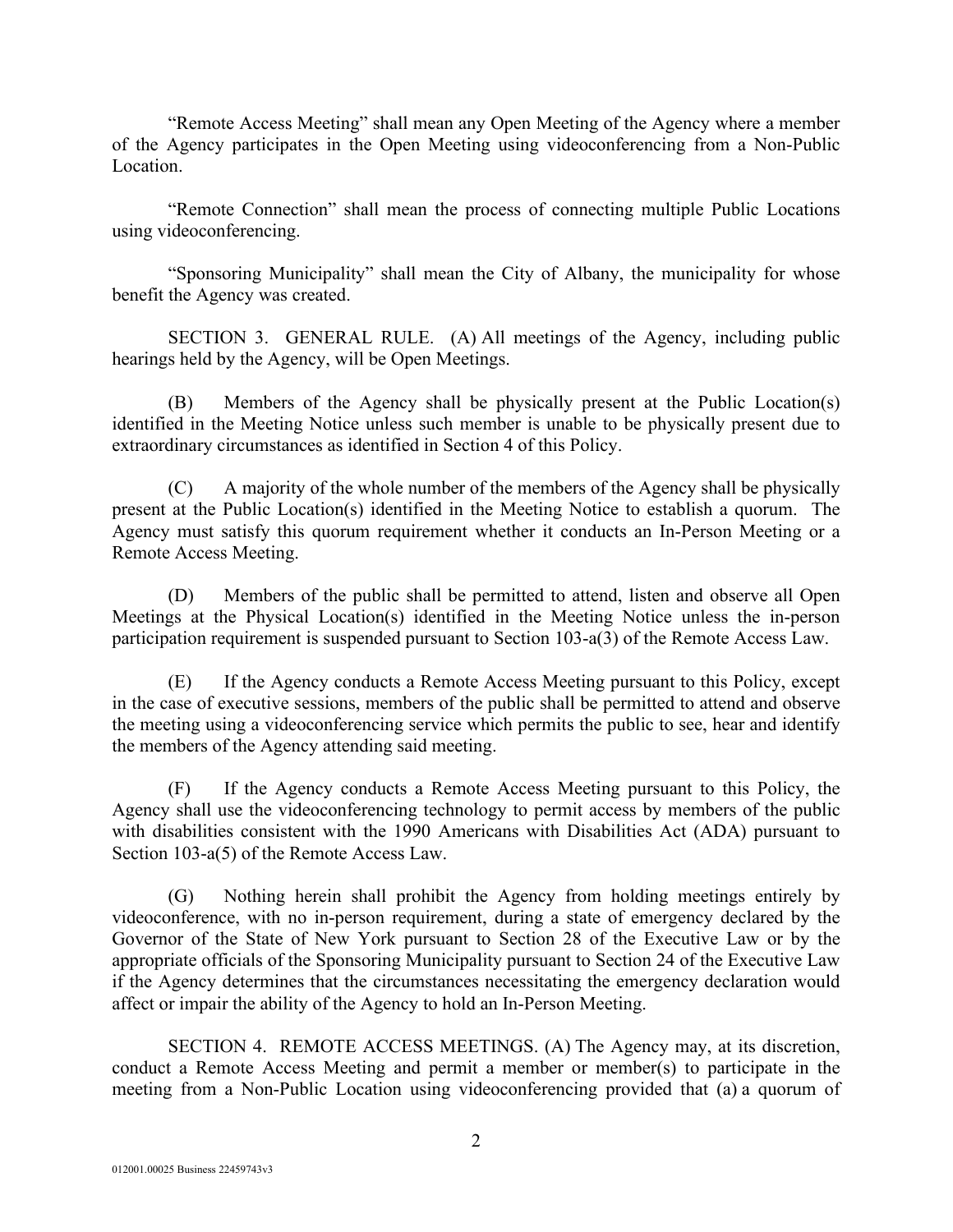members are present in the identified Physical Location(s); and (b) the member is unable to be physically present at such meeting due to extraordinary circumstances including, but not limited to:

- (1) disability;
- (2) illness, including but not limited to compliance with applicable quarantine requirements;
- (3) the death of an Immediate Family Member;
- (4) caregiving responsibilities for an Immediate Family Member;
- (5) any other significant or unexpected factor that may preclude physical attendance; and
- (6) other significant or unexpected factors or events which shall be identified by the Agency in subsequent amendments to this Policy.

(B) A member who wishes to participate in a meeting by videoconference must provide advance notice and justification for such member's absence to the extent possible to both the Chairperson and the Chief Executive Officer of the Agency. The Chairperson and the Chief Executive Officer of the Agency may require any member requesting to participate in a meeting by videoconference to provide documentation, to the extent possible, supporting such request and may publicly confirm that such documentation was received without publicly stating the contents of such documentation.

SECTION 5. PUBLIC PARTICIPATION. Members of the public shall only be permitted to participate in meetings of the Agency where (a) the Agency invites public comment, or (b) public comment is required by law. Where the public is permitted to participate, the Agency shall permit public comment pursuant to the operating rules on the attached Appendix A. If public participation is permitted at a Remote Access Meeting, the Agency shall ensure that members of the public have equal opportunity to participate in real time in such meetings whether attending in-person or remotely via videoconference.

SECTION 6. REMOTE ACCESS MEETING MINUTES. If the Agency conducts a Remote Access Meeting, the minutes of such meeting shall (a) include which, if any, members participated remotely, (b) be available to the public within two weeks from the date of such meeting, and (c) be posted on the Agency's website within two weeks from the date of such meeting. For purposes of this requirement, (I) unabridged video recordings or unabridged audio recordings or unabridged written transcripts may be deemed to be meeting minutes; and (II) this requirement shall not require the creation of minutes if the Agency (or committee) would not otherwise take them.

SECTION 7. MEETING NOTICE. The Agency shall give notice to the public and the news media of all meetings of the Agency pursuant to the requirements of Section 104 of the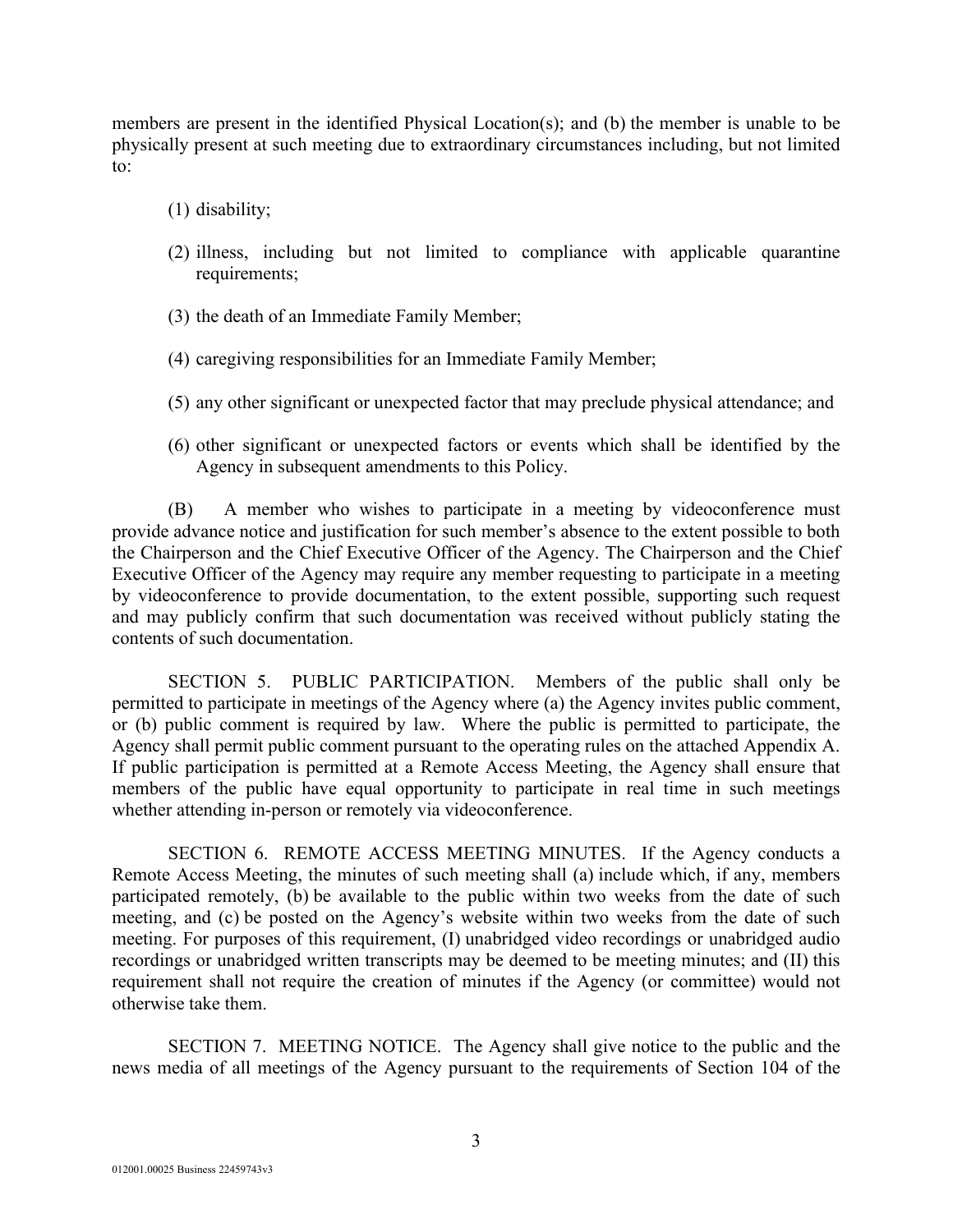Open Meetings Law and Section 103-a(2)(f) of the Remote Access Law. The Meeting Notice shall include the following information:

- (a) the date and time the meeting is scheduled;
- (b) the Public Location where the meeting will be held;
- (c) the Public Location(s) where members will be participating using Remote Connection;
- (d) whether any members will be participating using Remote Access;
- (e) where the public can view and/or participate in such meeting whether in-person or remotely; and
- (f) where required documents and records will be posted or available.

SECTION 8. MEETING RECORDS. The Agency shall ensure that (a) each meeting shall be streamed on its website in real time, (b) each meeting shall be recorded, (c) such recordings are posted or linked on the public website of the Agency within five business days following such meeting, and (d) such recordings remain so available for a minimum of five years thereafter, pursuant to Section 103-a(2)(g) of the Remote Access Law and Section 857 of the Act. The Agency shall further ensure that recordings of any Remote Access Meetings are transcribed upon request.

SECTION 9. POSTING. This Policy shall be conspicuously posted on the Agency's website.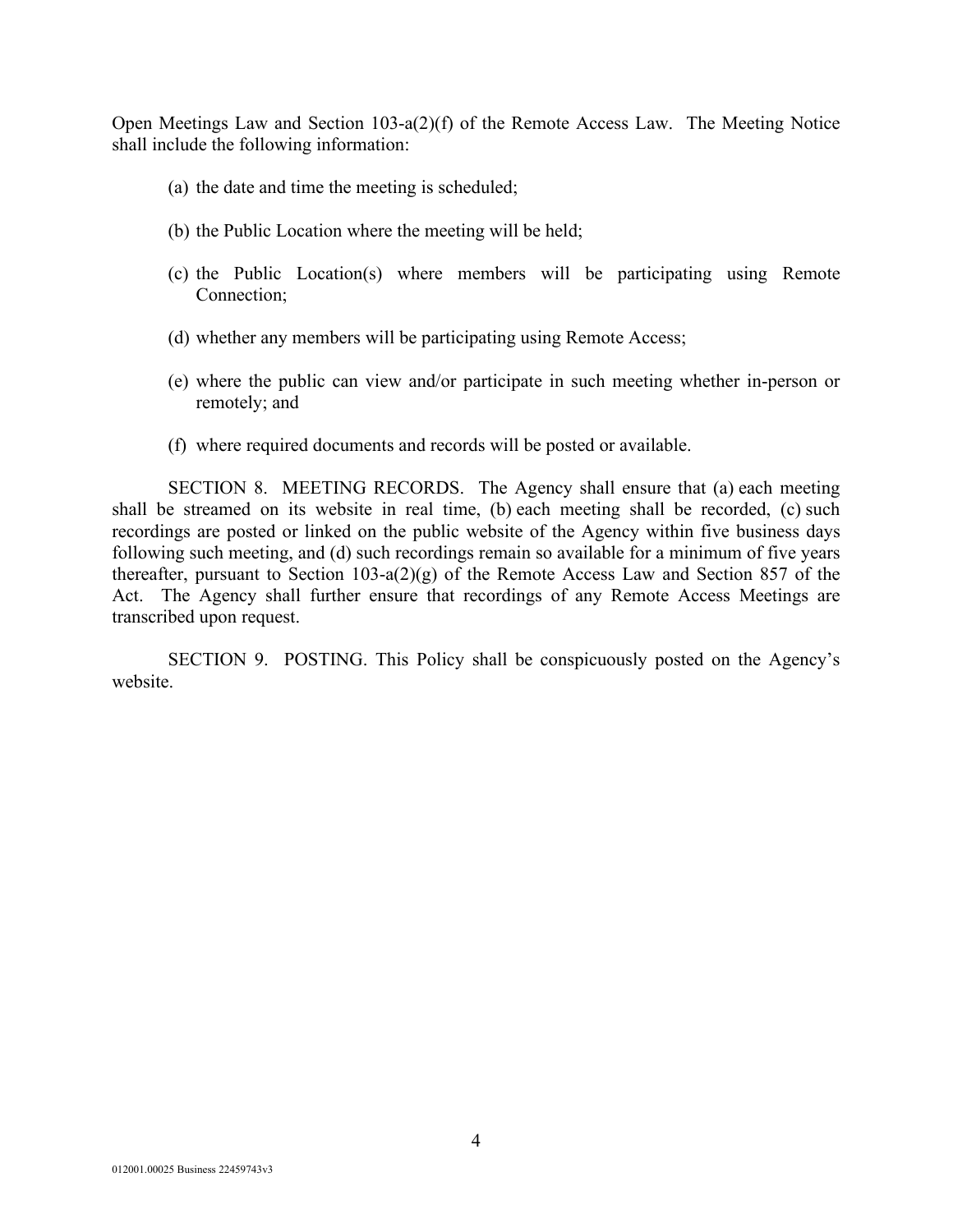# APPENDIX A

# PUBLIC COMMENT OPERATING PROCEDURES

[To Be Inserted When Completed]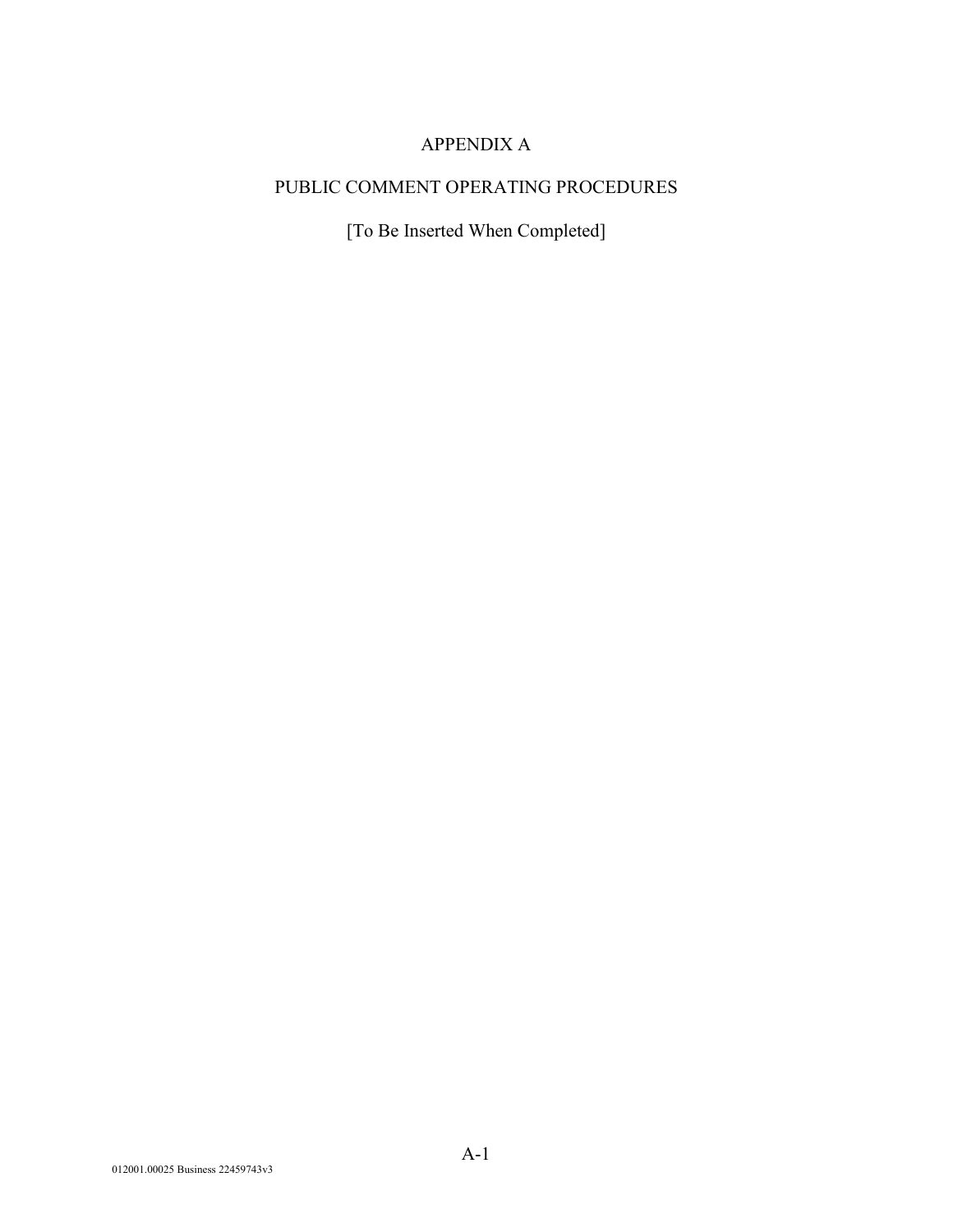### DRAFT FOR DISCUSSION PURPOSES ONLY DATED: JUNE 3, 2022

## PART 21

### AGENCY ADMINISTRATIVE AND OTHER FEES

SECTION 2101. PURPOSE AND AUTHORITY. The purpose of this Part is to establish such procedures relating to the imposition of fees of the City of Albany Industrial Development Agency (the "Agency") in connection with Agency Projects. An Agency Project is defined as any "project" (as defined in Section 854(4) of the Act) that is provided "financial assistance" (as defined in Section 854(14) of the Act) by the Agency.

SECTION 2102. TYPES OF FEES. The types of fees imposed by the Agency in connection with Agency Projects shall consist of (A) application fees, (B) administrative fees, and (C) other Agency administrative fees.

SECTION 2103. APPLICATION FEES. (A) Finance Transactions. The Agency will charge a nonrefundable application fee for finance transactions equal to \$1,500 upon the submission of the Agency's Application For Financial Assistance. Finance Transactions shall include projects involving the issuance of tax-exempt obligations, taxable obligations and refunding obligations and the execution and delivery of straight lease transactions. The application fee is in addition to the administrative fee payable to the Agency.

(B) Modification/Amendment Transactions. The Agency will charge a nonrefundable application fee for modification/amendment transactions equal to \$500 upon the submission of a letter to the Agency explaining in detail the requested action. Such letter may be accompanied by the Agency's Application For Financial Assistance, if required by the Agency. Modification/Amendment Transactions shall include actions to modify or amend existing documents previously executed by the Agency. The application fee is in addition to any administrative fee payable to the Agency.

SECTION 2104. ADMINISTRATIVE FEES.

(A) Timing. The Agency will charge an administrative fee in connection with an Agency Project. In the case of an Agency Project involving the issuance of bonds, notes or other obligations issued by the Agency, such administrative fee shall be payable upon the successful conclusion of the sale of the obligations. In the case of an Agency Project involving a straightlease transaction or other transaction not involving the sale of obligations of the Agency, the fee shall be payable upon the execution and delivery of the documents providing the financial assistance.

(B) Amount: Bond Transactions. The amount of the administrative fee for an Agency Project involving the sale of obligations issued by the Agency shall be computed as follows: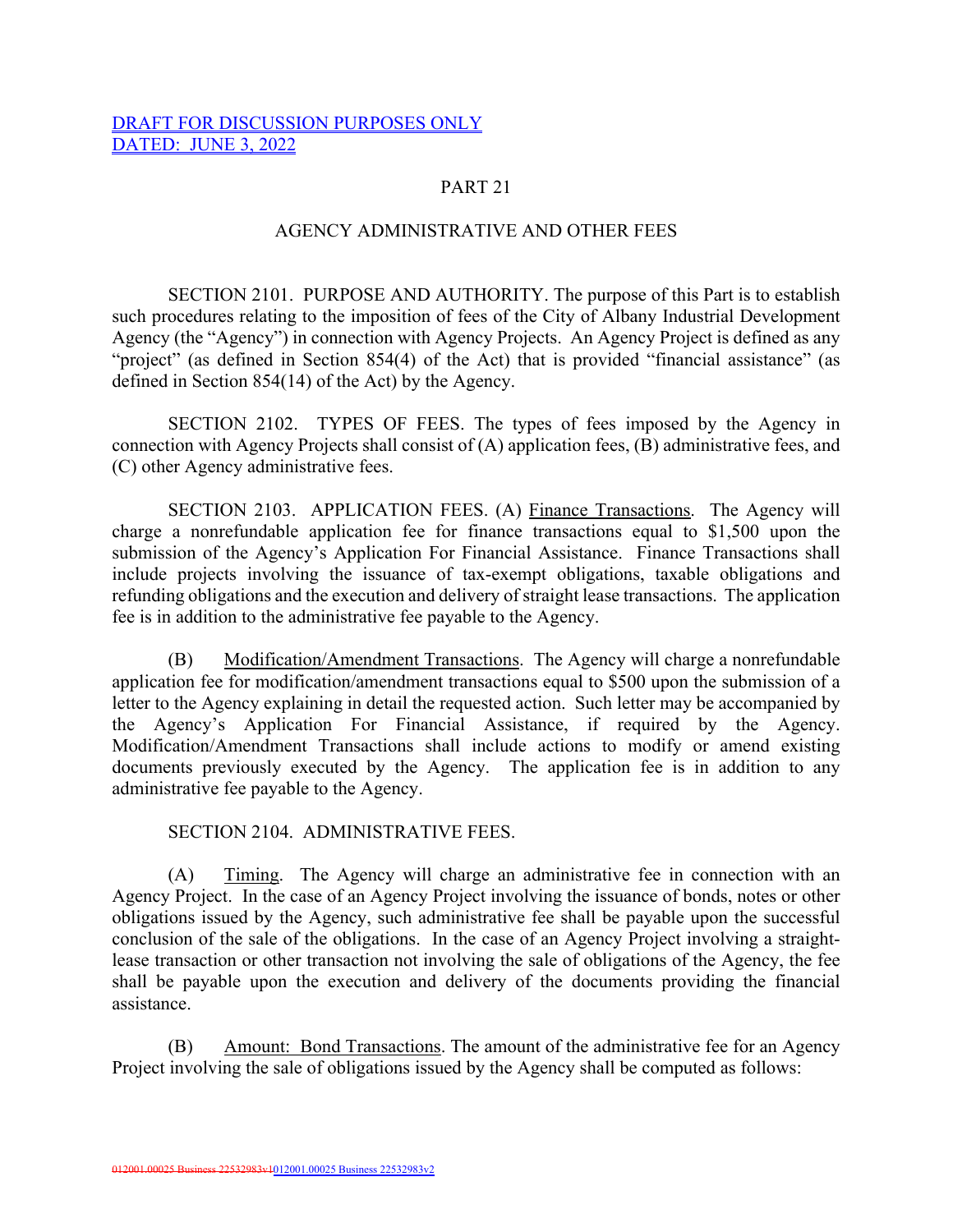Tax-Exempt Obligation: Except as provided below, one percent (1.0%) of the aggregate principal amount of the obligations the interest on which is not subject to federal income tax issued with respect to the Agency Project.

Tax-Exempt Not-for-Profit Obligations: One percent (1.0%) of the aggregate principal amount of the obligations the interest on which is not subject to federal income tax issued with respect to the Agency Project. This fee formula is applicable to Agency Projects which benefit not-for-profit corporations.

Taxable Obligations: One percent (1.0%) of the aggregate principal amount of the obligations subject to federal income tax issued with respect to the Agency Project.

The Agency may modify the amount of the administrative fee computed herein if Bond Counsel advises the Agency that such modification is necessary in order to ensure that the interest on the obligations is excludable from gross income for federal income tax purposes.

(C) Amount: Refunding Bond Transactions. The amount of the administrative fee for an Agency Project involving the sale of obligations to refund an outstanding amount of obligations shall be computed as follows:

> If the outstanding obligations were originally issued by the Agency and the amount of the refunding obligations does not exceed the amount of the existing obligations, the administrative fee shall be one-quarter of one percent (.25%) of the aggregate principal amount of the refunding obligations to be issued.

> If the outstanding obligations were originally issued by the Agency and the amount of the refunding obligations does exceed the amount of the outstanding obligations, an administrative fee shall be payable on such difference based on the formula contained in Section 2104(B) above.

> If the outstanding obligations were not originally issued by the Agency, an administrative fee shall be payable on the total aggregate principal amount of the refunding obligations based on the formula contained in Section 2104(B) above.

The Agency may modify the amount of the administrative fee computed herein if Bond Counsel advises the Agency that such modification is necessary in order to ensure that the interest on the refunding obligations is excludable from gross income for federal income tax purposes.

(D) Amount: Straight Lease Transactions. The amount of the administrative fee for an Agency Project involving straight lease transactions shall be computed as follows:

> One percent (1.0%) of the cost of the Agency Project. The cost of the Agency Project shall be the greater of (A) the amount financed by the applicant in undertaking the Agency Project, or (B) the cost incurred by the applicant in undertaking the Agency Project. Notwithstanding the one percent (1%) fee formula for Straight Lease Transactions noted above, in cases where the Straight Lease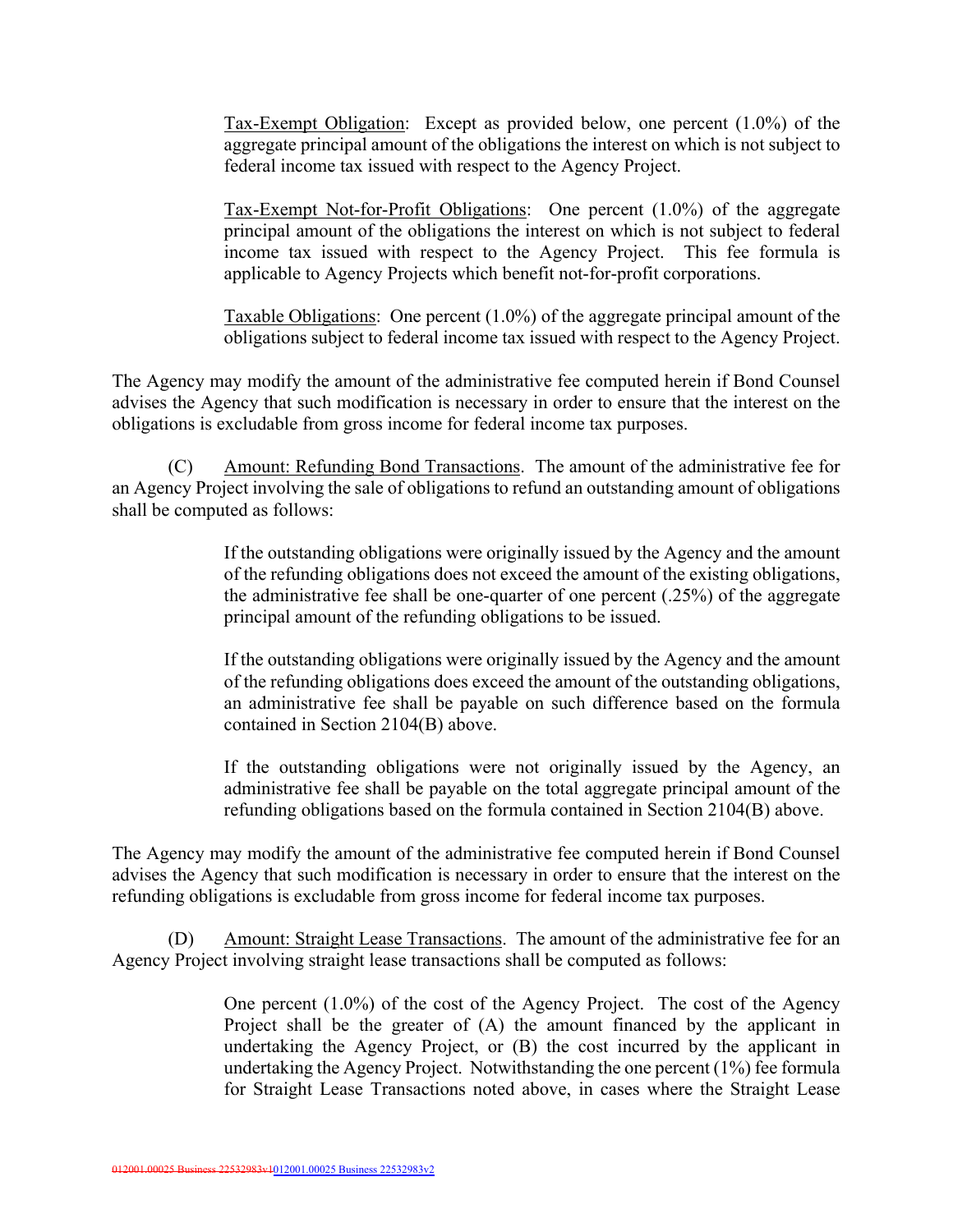Transaction provides the applicant sales tax and/or mortgage recording tax exemptions (but not real property tax exemptions), the Agency administrative fee shall be one-half of one percent (0.5 of 1%) of the cost of the Agency Project. The costs of the Agency Project shall be determined as noted above. If the administrative fee is to be determined by the cost incurred by the applicant in undertaking the Agency Project, the applicant shall deliver to the Agency at the closing an affidavit certifying as to the cost of the Agency Project.

(E) Additional Fee for Low Income Housing/Tax Credit (9% only) Projects. An annual administrative fee equal to \$10,000 shall be payable annually by the project applicant on each January 1 for a term equal to ten (10) years. This annual administrative fee is in addition to the standard administrative fee for Straight Lease Transactions noted above and is applicable to Agency Projects which provide for low income housing/tax credit (9% only) projects.

SECTION 2105. OTHER AGENCY ADMINISTRATIVE FEES.

(A) Other Agency Administrative Fees. The Agency will also charge certain other administrative fees described in this Section 2105 in connection with Agency Projects. Such fees include post-closing modification/amendment transaction fees, New York State Cost Recovery fees, and special meeting fees. Such administrative fees shall typically be payable upon the execution and delivery of documents completing the transaction.

(B) Amount: Post-Closing Modification/Amendment Transactions. The amount of the administrative fee for Post-Closing Modification/Amendment Transactions shall be determined by the staff of the Agency, with the review and approval by the Agency. The minimum administrative fee for such transactions shall equal \$500, payable at the time the applicant submits the application to the Agency.

(C) Reserved.

(D) New York State Cost Recovery Fees. Chapter 85 of the Laws of 2002 (the "2002 Act") imposes certain "cost recovery" fees on the Agency. The amount of the fee is based on the principal amount of bonds issued by the Agency, as described below:

| Principal Amount of Bonds    | Fee     |
|------------------------------|---------|
| \$1,000,000 or less          | .168%   |
| \$1,000,000 to \$5,000,000   | .336%   |
| \$5,000,001 to \$10,000,000  | .504%   |
| \$10,000,001 to \$20,000,000 | .672    |
| More than \$20,000,000       | $.84\%$ |

Under the 2002 Act, the Agency is obligated to pay such fee no later than 15 days after the end of the calendar month in which the bonds of the Agency are issued. The Agency will collect the amount of the fee from the applicant and in turn pay such fee to the applicable office of New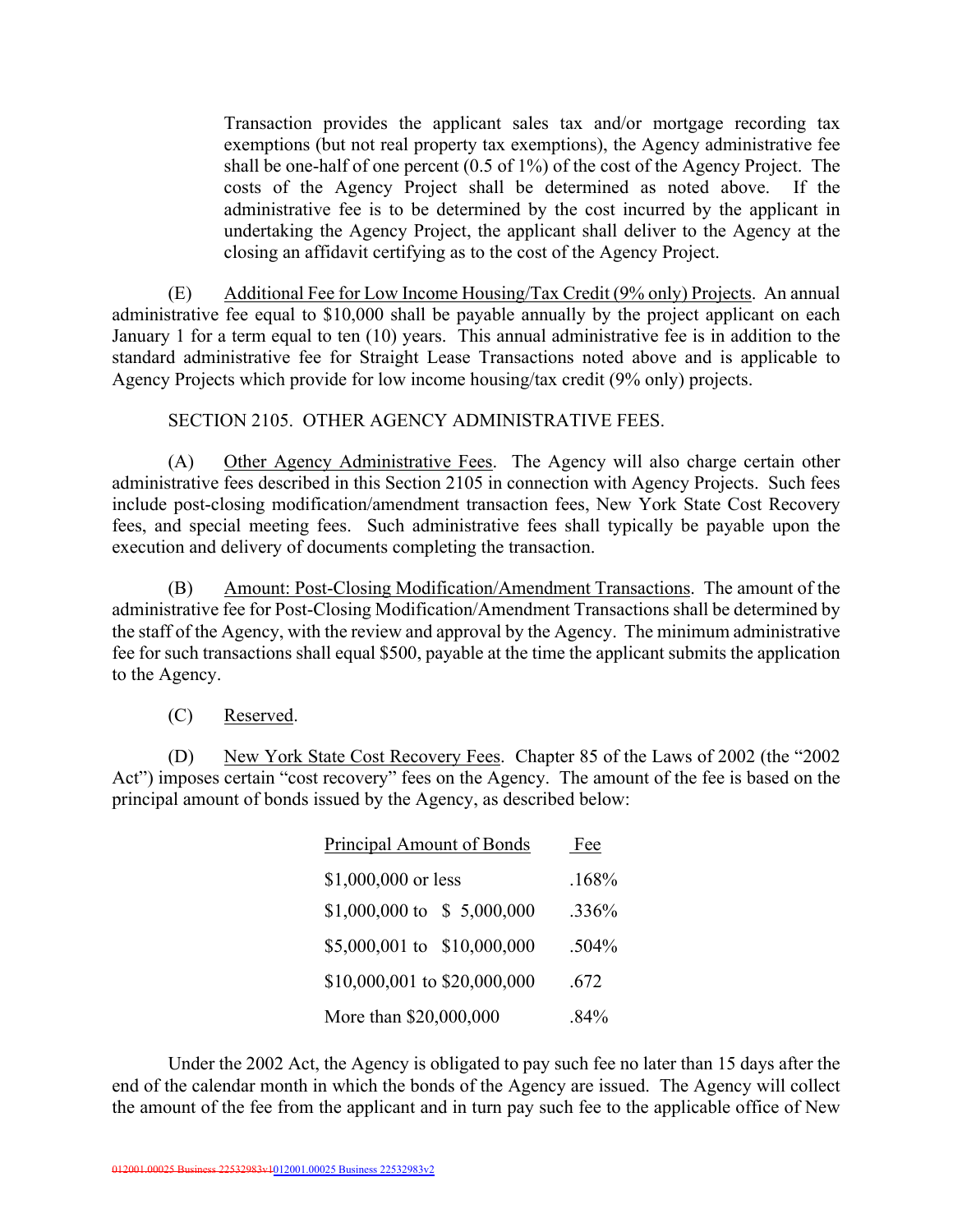York State. The Agency will cooperate with applicants in preparing and delivering any letters or forms prepared by the applicant or Bond Counsel necessary to enable the Agency (and the applicant) to qualify for a waiver from such fee. Bond Counsel will prepare and review with Agency staff any forms required to be prepared and filed in connection with the provisions of the 2002 Act.

(E) Amount: Special Meeting Fees. The amount of the administrative fee for the holding of a special meeting of the Agency shall equal \$500.

(F) TEFRA Approval Fees. In circumstances where the IDA is participating in the financing of a project, but the obligations are being issued by another governmental issuer (and not the IDA or the City of Albany CRC), the amount of the administrative fee for processing and providing for the approval of a project and the issuance of obligations under Section 147(f) of the Internal Revenue Code of 1986, as amended, shall be equal to be one-quarter of one percent (.25%) of the aggregate principal amount of the obligations to be issued.

(FG) Other Miscellaneous Fees. The Agency reserves the right to determine and impose other administrative fees on Agency Projects in consideration for the financial assistance being granted by the Agency and/or the costs incurred by the Agency.

SECTION 2106. EXPENSES. In addition to any application fees and administrative fees an Agency Project is subject, the Agency may also charge its reasonable expenses incurred in connection with an Agency Project. Such expenses include the following: publication charges, stenographer and transcription expenses and the expenses and fees of Agency Counsel. Any moneys generated by the payment of the expenses of the Agency pursuant to this Section 2106 shall become the property of the Agency and part of its general fund.

SECTION 2107. REIMBURSEMENT. The application and administrative fees provided for in this Part 21 are designed to cover operating and other expenses of the Agency. Such fees are not charged to collect any real property taxes, or other taxes, which would have been levied by or on behalf of an affected tax jurisdiction (as defined in Section 854(16) of the Act).

SECTION 2108. DEVIATION. The Agency may provide for a different application fee and/or a different administrative fee and/or an additional administrative fee for a particular project by resolution duly adopted by the Agency.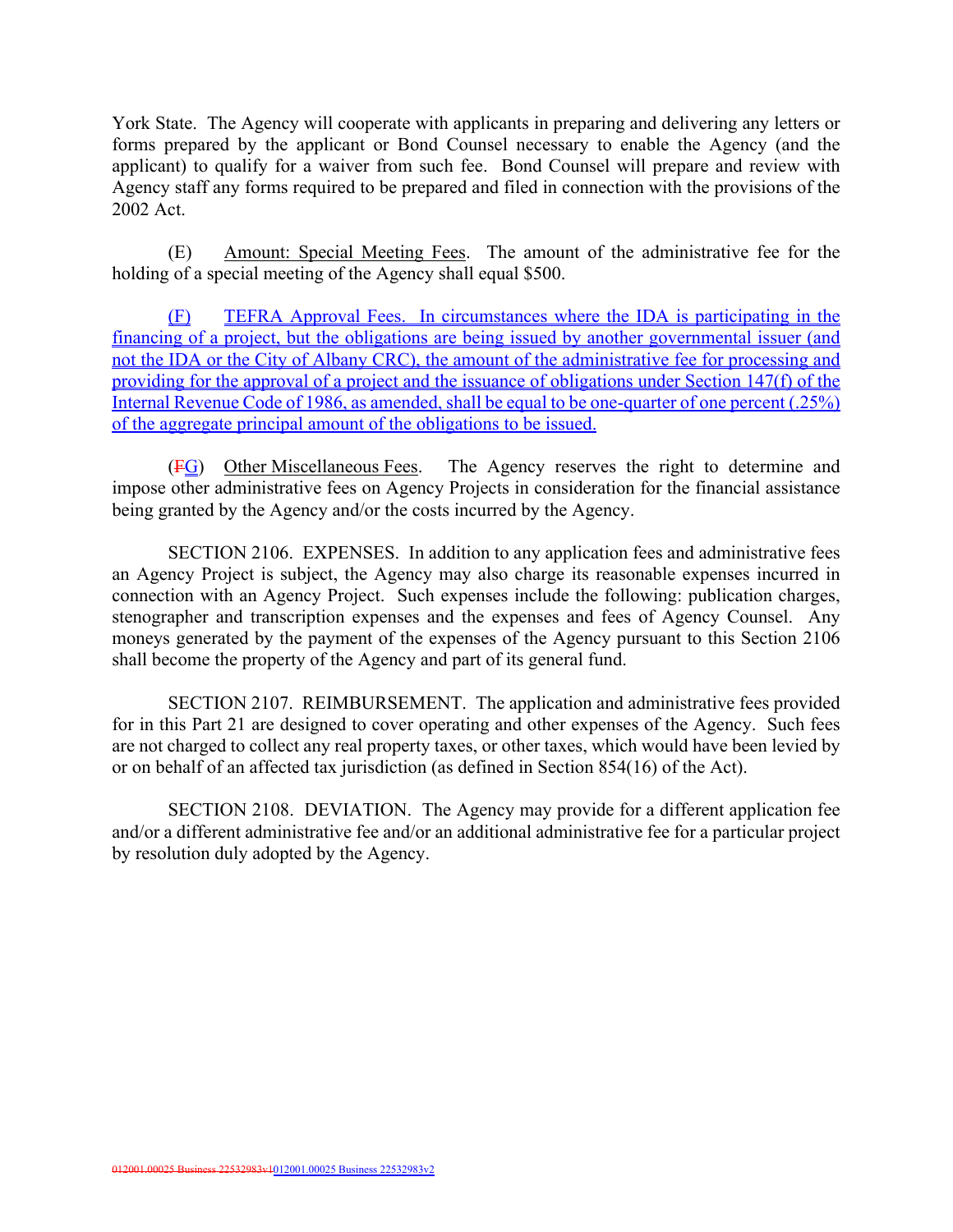### SCHEDULE J

### GOVERNANCE COMMITTEE CHARTER

### **Purpose**

Pursuant to the Agency's by-laws, the purpose of the Governance Committee is to assist the Board by:

Keeping the Board informed of current best practices in corporate governance;

Reviewing corporate governance trends for their applicability to the Agency.

Updating the Agency's corporate governance principles and governance practices; and

Advising those responsible for appointing directors to the Board on the skills, qualities and professional or educational experiences necessary to be effective Board members.

### **Powers of the Governance Committee**

The Board of Directors has delegated to the Governance Committee the power and authority necessary to discharge its duties, including the right to:

Meet with and obtain any information it may require from Agency staff.

Obtain advice and assistance from in-house or outside counsel, accounting and other advisors as the committee deems necessary.

Retain, at the Agency's expense, such outside counsel, experts and other advisors as the Governance Committee may deem appropriate.

The Agency board will ensure that the Governance Committee has the sufficient resources to carry out its duties.

### **Composition and Selection**

The membership of the committee shall be as set forth in accordance with and pursuant to the Agency's by-laws. The members shall serve until their resignation, retirement, removal by the Board or until their successors shall be appointed and qualified. When feasible, the immediate past Governance Committee Chair will continue serving as a member of the Committee for at least one year to ensure an orderly transition.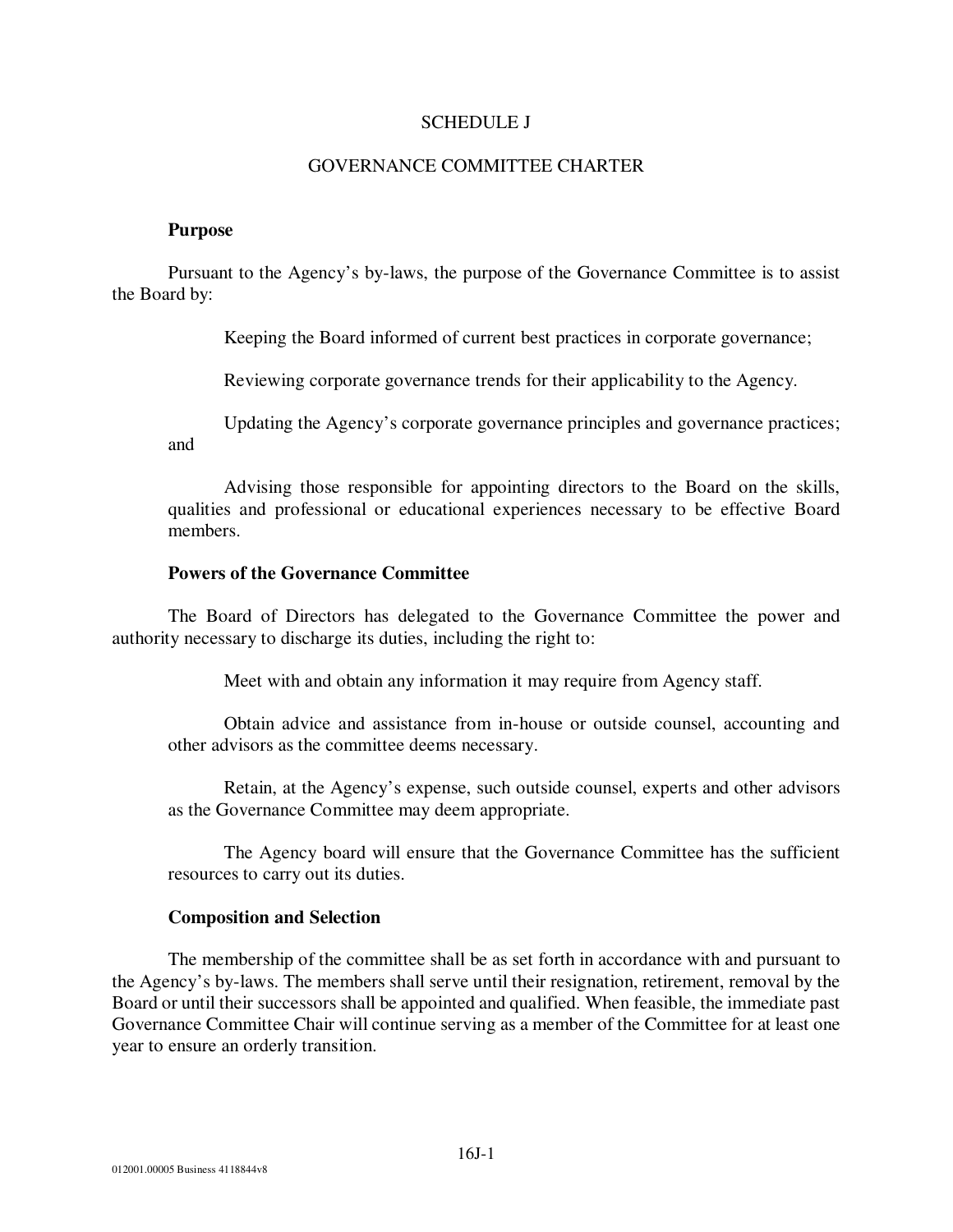Governance committee members shall be prohibited from being an employee of the Agency or an immediate family member of an employee of the Agency. In addition, Governance Committee members shall not engage in any private business transactions with the Agency or receive compensation from any private entity that has material business relationships with the authority, or be an immediate family member of an individual that engages in private business transactions with the Agency or receives compensation from an entity that has material business relationships with the Agency.

The Governance Committee members should be knowledgeable or become knowledgeable in matters pertaining to governance.

### **Meetings**

The Governance Committee will meet a minimum of twice a year, with the expectation that additional meetings may be required to adequately fulfill all the obligations and duties outlined in the charter.

Members of the Governance Committee are expected to attend each committee meeting, in person or via videoconference. The Governance Committee may invite other individuals, such as members of management, auditors or other technical experts to attend meetings and provide pertinent information, as necessary. A majority of the committee members present or participating through videoconference shall constitute a quorum.

Meeting agendas shall be prepared prior to every meeting and provided to Governance Committee members along with briefing materials five (5) calendar days before the scheduled Governance Committee meeting. The Governance Committee may act only on the affirmative vote of a majority of the members. Minutes of these meetings shall be recorded.

Minutes of the committee's meeting shall be prepared and filed in the records of the Agency and posted to the Agency's webpage.

Meetings of the committee are open to the public, and the committee shall be governed by the rules regarding public meetings set forth in the applicable provisions of the Public Authorities Law and Article 7 of the Public Officers Law that relate to public notice and the conduct of executive session.

### **Reports**

The Governance Committee shall:

Report its actions and recommendations to the Board at the next regular meeting of the Board.

Report to the Board, at least annually, regarding any proposed changes to the governance charter or the governance guidelines.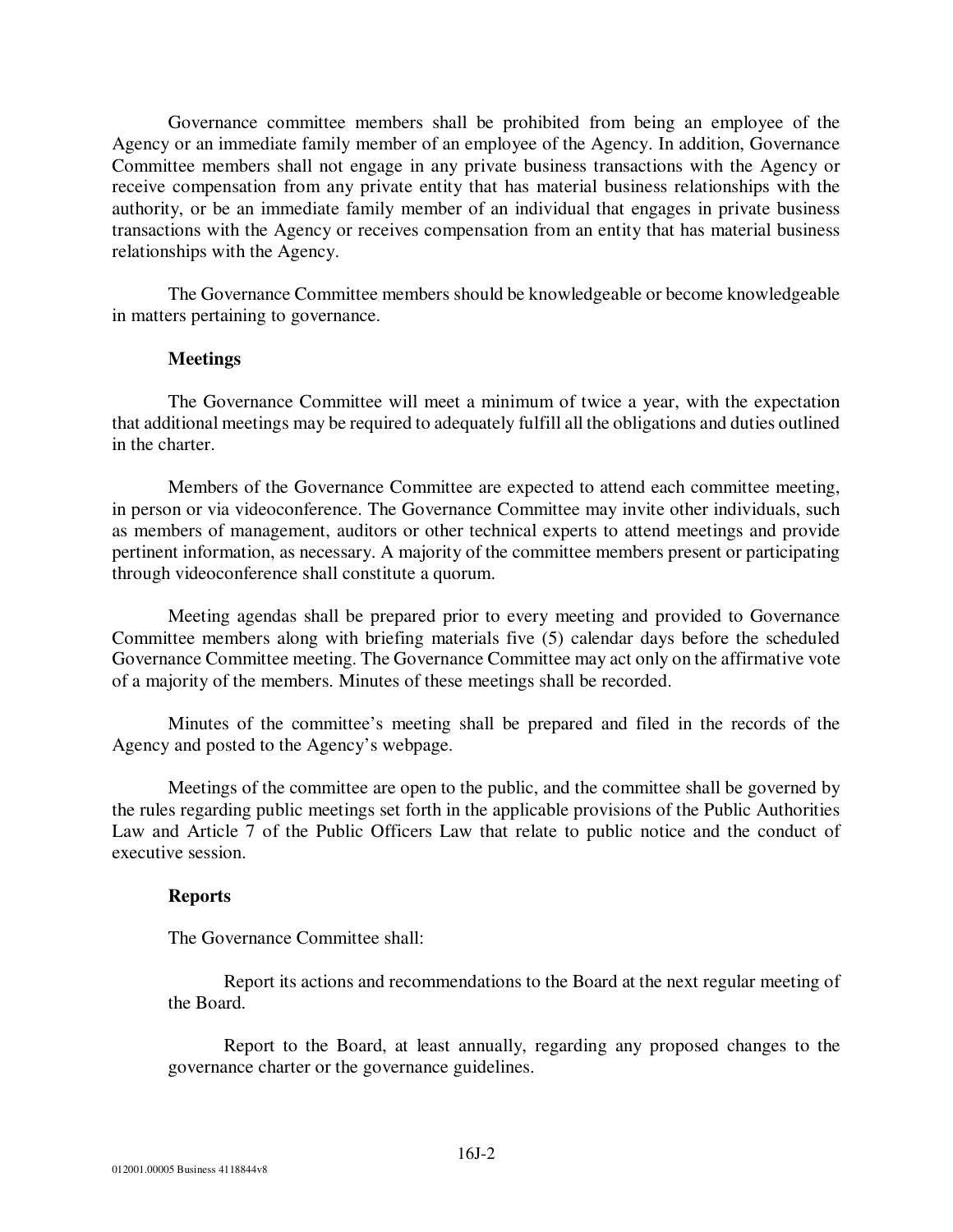Provide a self-evaluation of the Governance Committee's functions on an annual basis.

### **Responsibilities**

To accomplish the objectives of good governance and accountability, the Governance Committee has responsibilities related to: (a) the Agency's Board; (b) evaluation of the Agency's policies; and (c) other miscellaneous issues.

### **Relationship to the Agency's Board**

The Board of Directors has delegated to the Governance Committee the responsibility to review, develop, draft, revise or oversee policies and practices for which the Governance Committee has specific expertise, as follows:

Develop the Agency's governance practices. These practices should address transparency, independence, accountability, fiduciary responsibilities, and management oversight.

Develop the competencies and personal attributes required of Directors to assist those authorized to appoint members to the Board in identifying qualified individuals. In addition, the Governance Committee shall:

Develop and recommend to the Board the number and structure of committees to be created by the Board.

Develop and provide recommendations to the Board regarding Board member education, including new member orientation and regularly scheduled board member training to be obtained from state-approved trainers.

Develop and provide recommendations to the Board on performance evaluations, including coordination and oversight of such evaluations of the board, its committees and senior management in the Agency's governance process.

### **Evaluation of the Agency's Policies**

The Governance Committee shall:

Develop, review on a regular basis, and update as necessary the Agency's code of ethics and written policies regarding conflicts of interest. Such code of ethics and policies shall be at least as stringent as the laws, rules, regulations and policies applicable to state officers and employees.

Develop and recommend to the Board any required revisions to the Agency's written policies regarding the protection of whistleblowers from retaliation.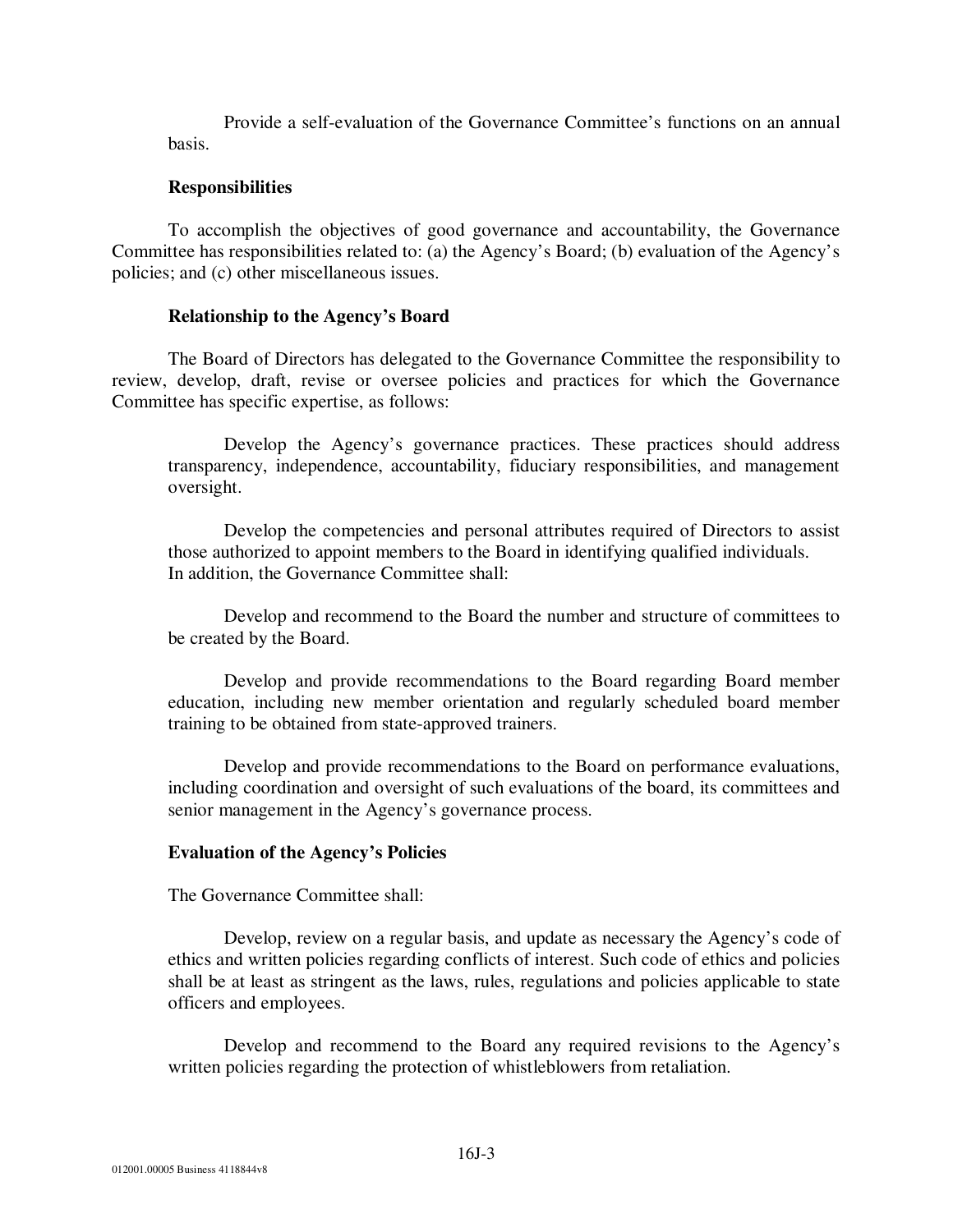Develop and recommend to the Board any required revisions to the Agency's equal opportunity and affirmative action policies.

Develop and recommend to the Board any required updates on the Agency's written policies regarding procurement of goods and services, including policies relating to the disclosure of persons who attempt to influence the Agency's procurement process.

Develop and recommend to the Board any required updates on the authority's written policies regarding the disposition of real and personal property.

Develop and recommend to the Board any other policies or documents relating to the governance of the Agency, including rules and procedures for conducting the business of the Agency's Board, such as the Agency's by-laws. The Governance Committee will oversee the implementation and effectiveness of the by-laws and other governance documents and recommend modifications as needed.

### **Other Responsibilities**

The Governance Committee shall:

Annually review, assess and make necessary changes to the Governance Committee charter and provide a self-evaluation of the Governance Committee.